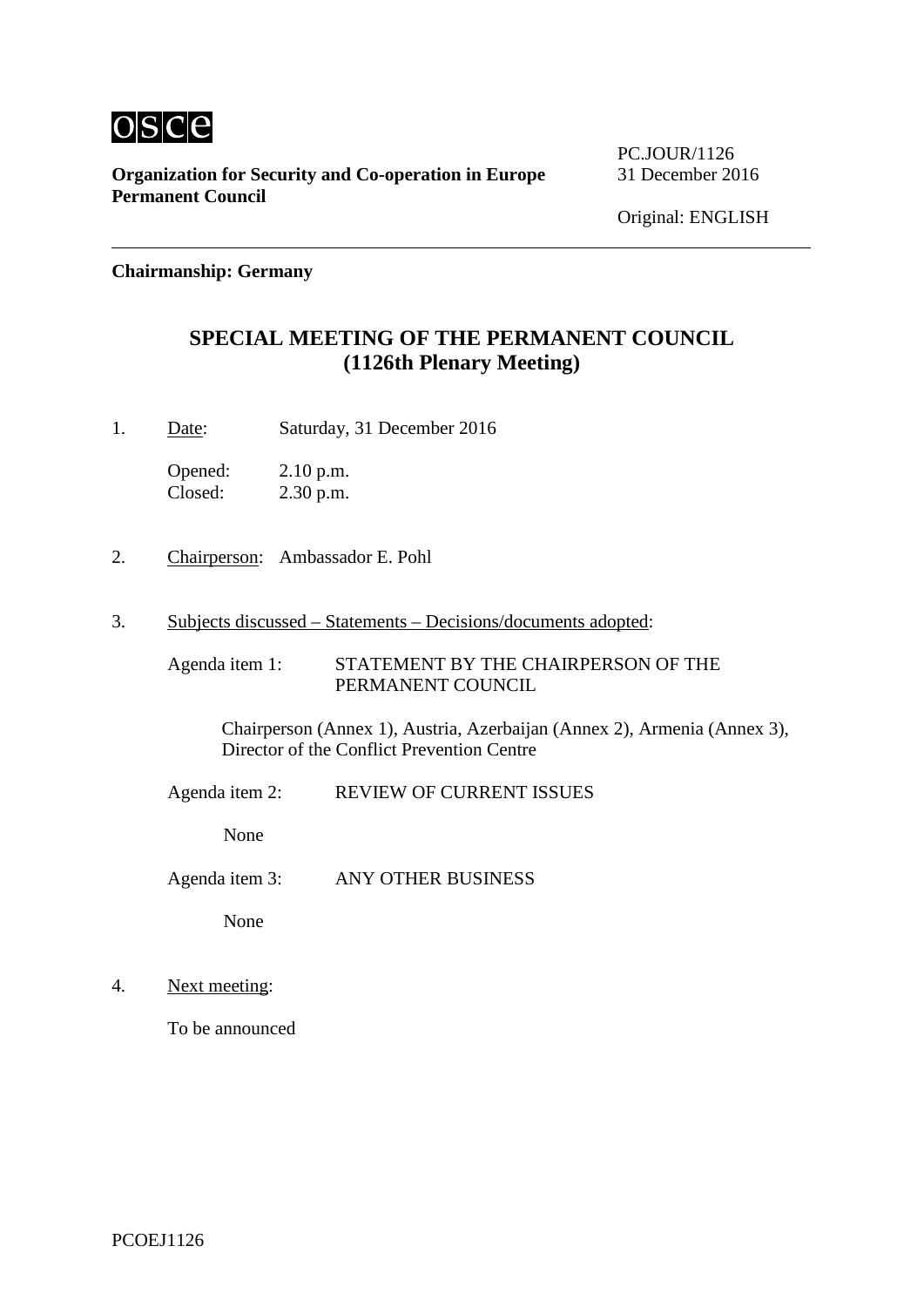

**Organization for Security and Co-operation in Europe** 31 December 2016 **Permanent Council** Annex 1

PC.JOUR/1126

Original: ENGLISH

**1126th Plenary Meeting** PC Journal No. 1126, Agenda item 1

## **STATEMENT BY THE CHAIRPERSON**

I understand that it was not possible to reach consensus in the Preparatory Committee today on the extension of the mandates of the OSCE Office in Yerevan, the Project Co-ordinator in Uzbekistan, the Office in Tajikistan, the Centre in Bishkek, the OSCE Observer Mission at two Russian checkpoints, nor on the revision of the 2016 Unified Budget. In all these decisions, we are however close to consensus.

The obstacle to reaching consensus on all these decisions today was an activity envisaged by the Office in Yerevan. In the course of our discussions, one delegation raised concerns that a planned activity of the OSCE Office in Yerevan, in the field of humanitarian demining, was not in line with the Mission's mandate. Let me inform you that, following the UB negotiations 2016, the German Chairmanship sent Special Representative Bächler to Yerevan to assess the character of the Mission's activities. Based on his findings, we came to the conclusion that the activity in question does not fall outside the Mission's mandate. However, we took note that concerns persist, and we believe that it is possible to meet these concerns.

Together with the incoming Austrian Chairmanship, we have been working to this end. It is highly regrettable that it has not been possible yet to agree on the extension of the mandate of the Office in Yerevan, although, in terms of substance, a solution acceptable to everyone has been found. The remaining questions are of purely procedural nature, and we are confident that they will be resolved shortly under the leadership of the Austrian Chairmanship. It is our understanding that this would also enable us to take the other decisions currently blocked. As we expect decisions on the mandates of the missions soon, we would advise the Secretary General not to initiate the closing procedure of those missions at this point.

Let me stress that field missions are of particular value to this Organization, and that it is our common duty to ensure their proper functioning. I would like to underline that issues related to particular activities of field missions should be raised, discussed and addressed in the framework of the budget negotiations. In this regard, I would like to draw your attention to the exceptionality of this situation, which is far from being an example for future mandate prolongations.

On a more general note: It is worrying to see that those participating States that, against the background of persisting conflicts, could benefit most from the OSCE and its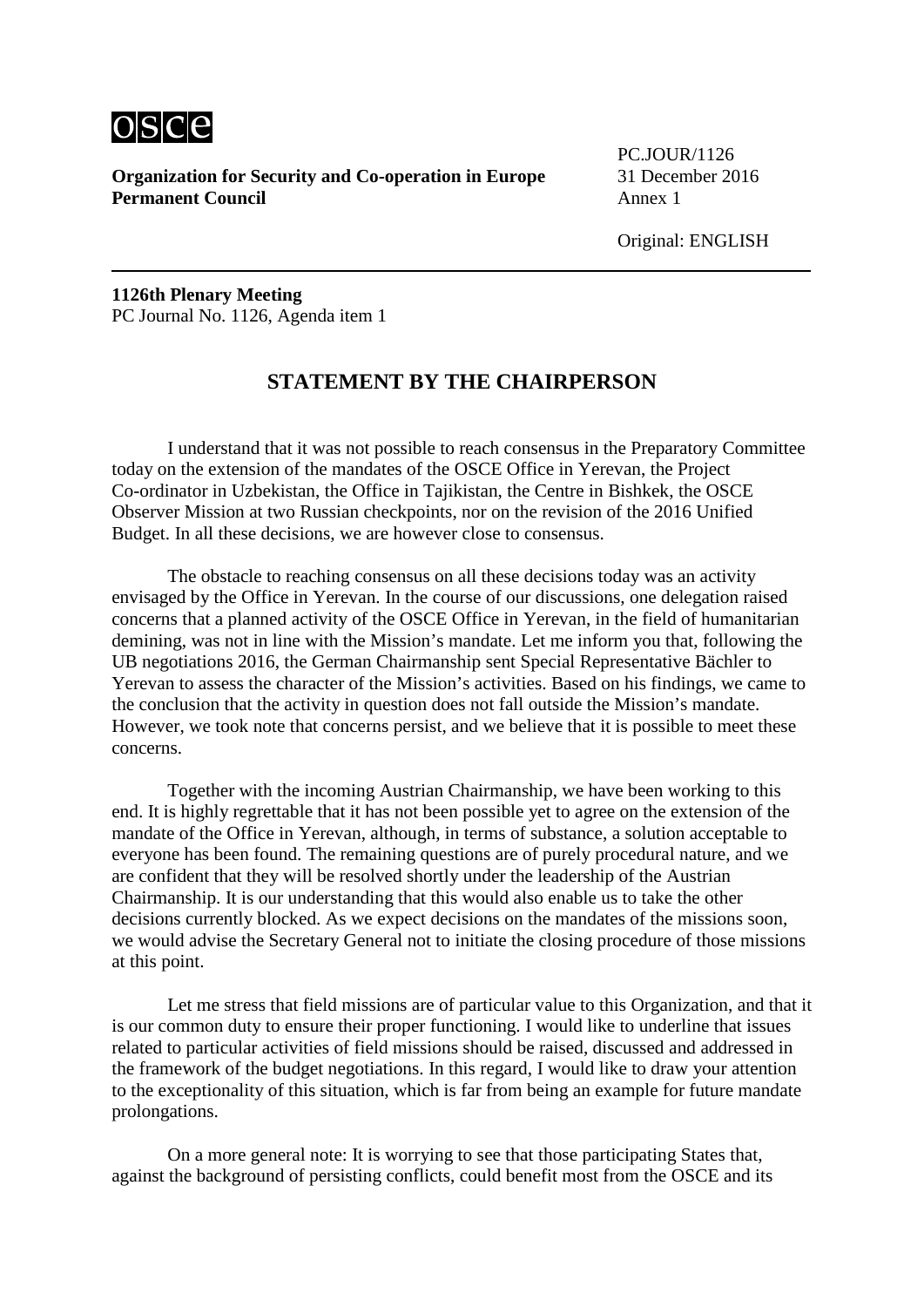toolbox are the least inclined to compromise. The insistence on positions, the lack of flexibility even when concerns of substance have been met is detrimental to our work and to our common endeavours in promoting security and co-operation. Should such attitudes continue or become general practice, it would render the OSCE dysfunctional.

We did not intend to leave so much unfinished business to the incoming Austrian Chairmanship. However, let me repeat my firm conviction that the particular problem which stood in the way today will be solved quickly in the days to come. Dear Clemens, I wish you stamina and good luck!

I request that this statement be attached to the journal of the day.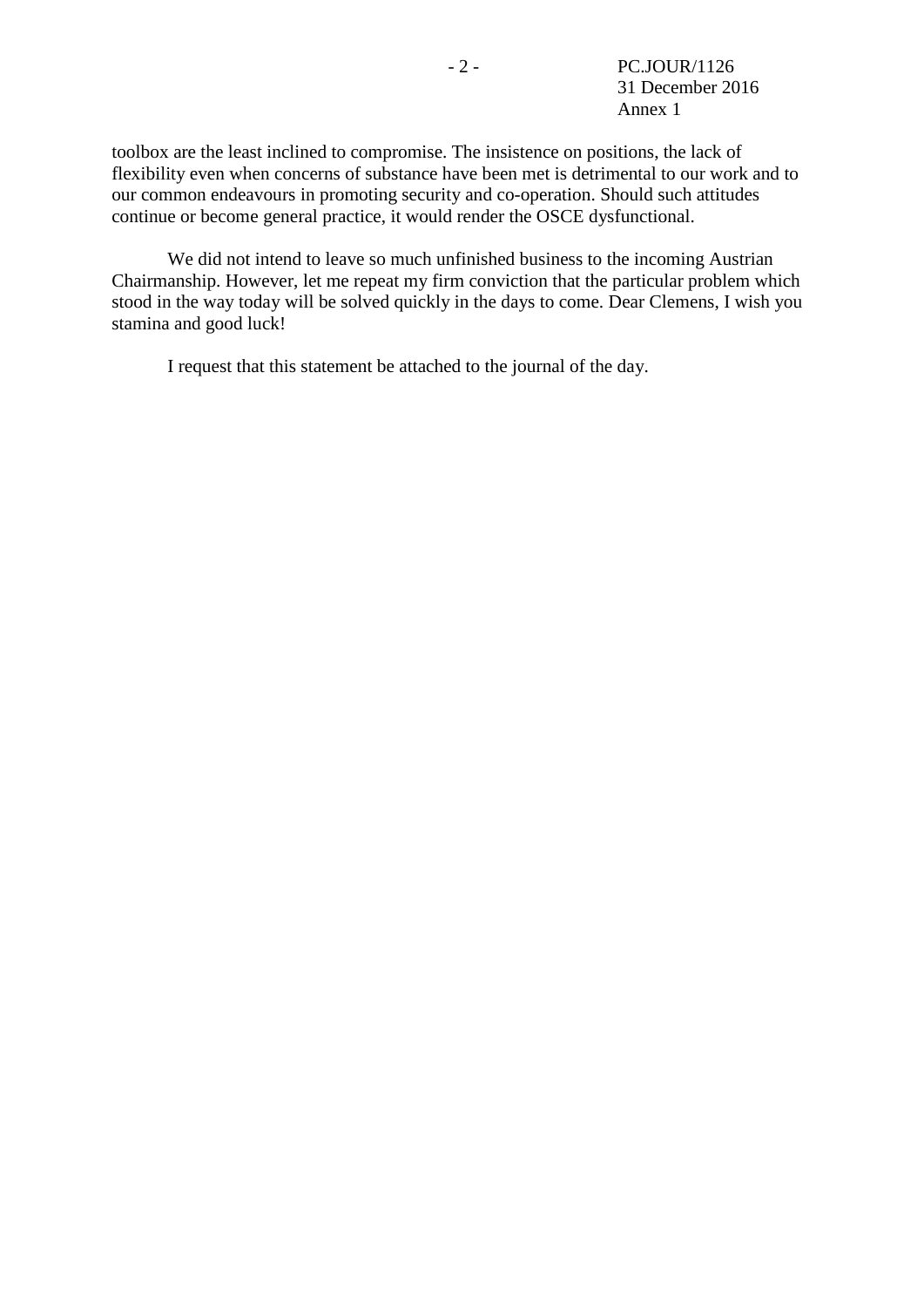

**Organization for Security and Co-operation in Europe** 31 December 2016 **Permanent Council** Annex 2

PC.JOUR/1126

Original: ENGLISH

**1126th Plenary Meeting** PC Journal No. 1126, Agenda item 1

## **STATEMENT BY THE DELEGATION OF AZERBAIJAN**

Mr. Chairperson,

The delegation of the Republic of Azerbaijan regrets to inform the Permanent Council that it is not in a position to support the draft decision on extension of the mandate of the OSCE Office in Yerevan.

The Republic of Azerbaijan on a number of occasions drew attention of the Permanent Council that the activities of the OSCE Office in Yerevan, in particular in politico-military dimension, have been source of deep concern for Azerbaijan. We have underlined that OSCE assistance provided to Armenia through its field mission, in particular in politico-military dimension, in no circumstances should be utilized in the occupied territories of Azerbaijan or serve to consolidation of the occupation of the territories of Azerbaijan by Armenia. We have also underlined that that our support to the activities of this field mission will be depend on prevention of misuse of assistance provided or capacity acquired by the host country against legitimate security concerns of Azerbaijan.

In this context, we wish to recall that OSCE field missions both in Armenia and Azerbaijan were established in late 1990s on the basis of understanding that their activities would not cover issues related to the ongoing Armenia-Azerbaijan conflict, since these issues are dealt with by the OSCE Minsk Conference. It was due to this understanding that former OSCE field mission in Azerbaijan had not engaged in any single activity related to alleviating of numerous consequences of the conflict, including in the humanitarian field.

It has become source of serious concern that over the past years the Office in Yerevan has been drawn into the demining-related activity, which is clearly a post-conflict rehabilitation measure. As it is clearly evident from responses we received from the Office in Yerevan, activities in this particular field are directly related to ongoing conflict between Armenia and Azerbaijan. Within this programmatic activity, the Office extends support to Armenia's Centre for Humanitarian Demining and Expertise (CHDE) allegedly in settlements on the border with the Republic of Azerbaijan, which were mined by the Republic of Armenia in the course of its military operations against Azerbaijan.

The Republic of Azerbaijan conveyed its principled position to the Chairmanship and the Secretariat that Office's demining-related programmatic activities needs to excluded from its activities and underlined that making necessary adjustments to the planned activities of the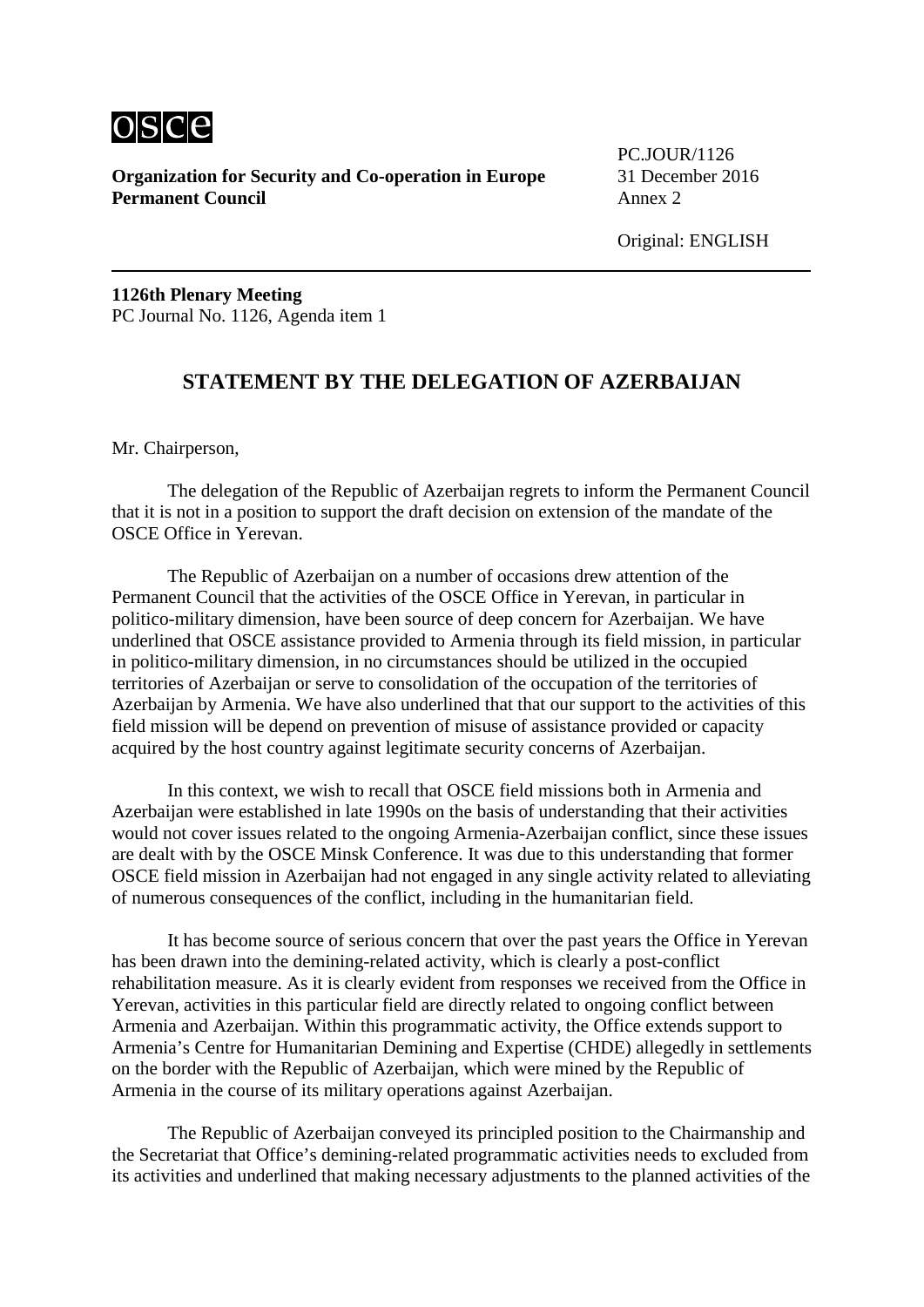Office for the next year would be an important step towards securing collective support of all OSCE participating States for activities of the OSCE Office in Yerevan.

We proceed from a strong understanding that all OSCE field missions should be common assets for all OSCE participating States and as such they should act in accordance with body of the OSCE principles, commitments and agreed mandates and by no means should harm legitimate interests of other participating States through their activities.

It is of profound regret that intensive consultations with the current German and incoming Austrian Chairmanships, with participation of the Secretary General and the representative of Conflict Prevention Centre did not produce a result that would accommodate the concerns of the Azerbaijani side. As a way out of the current situation we agreed to the proposal of the current and incoming Chairmanships that they would to issue a joint political guidance for the OSCE field mission in Yerevan, instructing it to terminate its de-mining related activities. Since OSCE field operations and institutions are operating on unified budget based on contributions from all participating States, their activities should be transparent to participating States. The would-be guidance to the Office in Yerevan will affect the programmatic activity of the Office and it is important for all participating States to be aware of its content. This would ensure transparency and accountability and would prevent reoccurrence of this undesirable situation in the future. Proceeding from this understanding, the delegation of Azerbaijan requested that the Chairmanships' directive should be distributed among all participating States with proper reference number.

Unfortunately, after long discussions it became clear that the Chairmanship is hesitating to distribute such guidance among participating States. Pressure and open blackmailing of the Republic of Armenia, which engaged in hostage-taking exercise and threatened the operation of other field missions and adoption of a decision on 2016 revised budget, makes it impossible to reach a solution to the situation.

Under these circumstances, the delegation of the Republic of Azerbaijan is left with no other option but to refrain from supporting the draft decision on extension of the mandate of the OSCE Office in Yerevan as it stands.

I request that this statement be attached to the journal of the day.

Thank you, Mr. Chairperson.